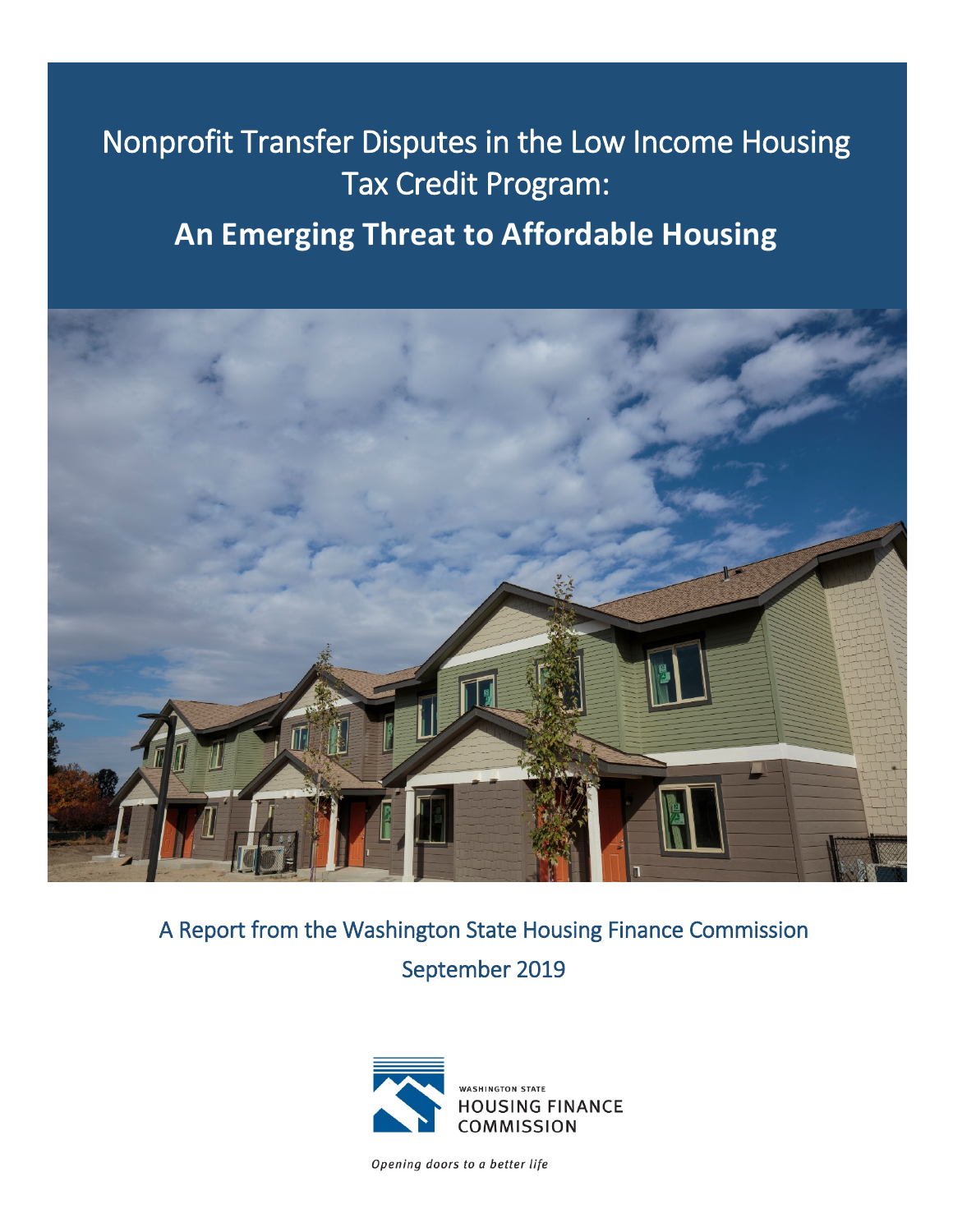# TABLE OF CONTENTS

 $\sqrt{2}$ 

| 1. |                                                                                                                                              |
|----|----------------------------------------------------------------------------------------------------------------------------------------------|
| 2. |                                                                                                                                              |
|    | 2.1. The LIHTC program is designed to increase the availability of low-                                                                      |
|    | 2.2. Ownership transfers to nonprofit organizations are an important                                                                         |
|    | 2.3. Aggregator firms have begun to threaten the long-term viability of<br>these projects as low-income housing by systematically disputing  |
| 3. |                                                                                                                                              |
|    | 3.1. Courts should follow a clear interpretive framework for resolving the<br>emerging disputes over LIHTC project transfers to nonprofits 6 |
|    | 3.2. LIHTC statutory ambiguities, including the nature of the statutory<br>ROFR, should be resolved in favor of nonprofit ownership and low- |
|    | 3.3. LIHTC project partnership agreements should also be interpreted in                                                                      |
| 4. |                                                                                                                                              |
| 5. |                                                                                                                                              |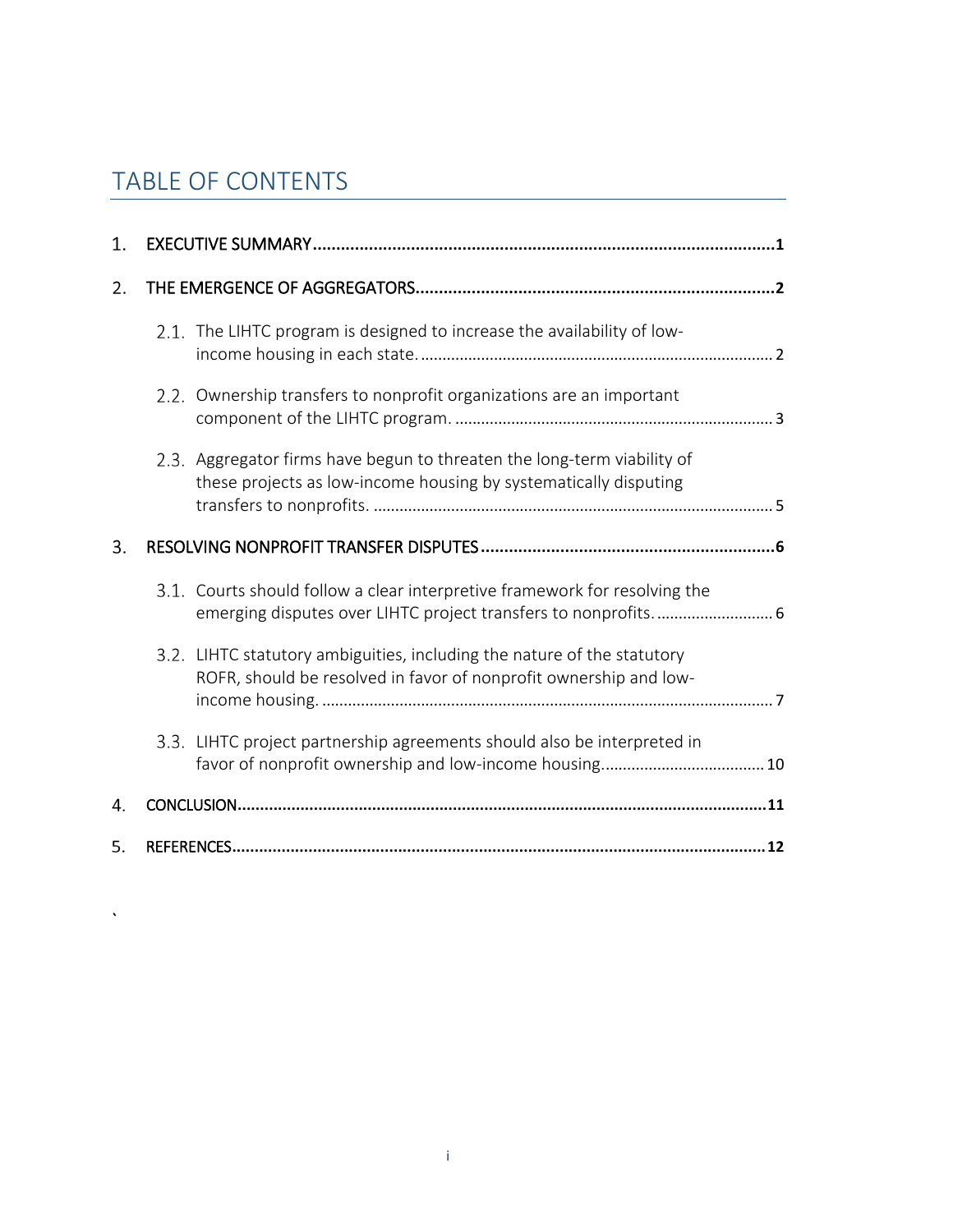# <span id="page-2-0"></span>EXECUTIVE SUMMARY

For decades, the Low-Income Housing Tax Credit ("LIHTC") program has facilitated partnerships between mission-driven nonprofit organizations and for-profit investors seeking to benefit from federal tax credits, for the sole purpose of generating affordable rental housing for low-income families across this nation.

In furtherance of this goal, the program has afforded the nonprofit partners a special privilege to secure, at the outset, a right to obtain eventual ownership of the project at a minimum purchase price after 15 years, once the investor has claimed all tax credits and before the program's rent restrictions expire. For most of the program's history, the vast majority of participating nonprofits have secured this transfer right, exercised it, and obtained full ownership to continue the project as low-income housing in accordance with their missions.

In recent years, however, some private firms have begun to systematically challenge nonprofits' project-transfer rights and disrupt the normal exit process in hopes of selling the property at market value. Rising values in certain markets have created an opportunity for these firms to profit far beyond the original investors' expectations. Some firms are taking advantage of the investor interests they already hold in LIHTC projects, while others

Some private firms have begun to systematically challenge nonprofits' transfer rights and disrupt the normal exit process. The result is detrimental to the public interest.

have been acquiring investor interests in LIHTC partnerships *en masse* for this purpose. The latter, dubbed "aggregators," often use burdensome tactics that take advantage of legal ambiguities, resource disparities, and economies of scale to overwhelm their nonprofit counterparties.

The result is detrimental to the public interest in several ways. First, LIHTC properties are far more likely to continue operating as low-income housing into perpetuity if left in the hands of mission-driven nonprofit partners, who will have spent close to 15 years not only managing the property but also investing in important relationships with tenants and the surrounding community. Second, disputes over project transfers invariably drain the nonprofit partner's resources, especially in case of litigation—resources that would otherwise be devoted to tenant services, building maintenance, and related low-income housing initiatives. Third, a sale of the property at market value will generally leave the new owner with fewer resources to devote to operation, maintenance, and ancillary services. In other words, aggregator challenges to the transfer rights of nonprofits undermine the goals of the LIHTC program by diverting resources away from actual housing to legal battles and costlier purchase transactions.

Multiple suits between aggregators and housing nonprofits have already been filed in courts across the country. But most of these disputes presumably will never make it to court, especially if the nonprofit lacks the resources or will to fight. The nonprofit might be quickly pressured into paying a buyout, or even ceding ultimate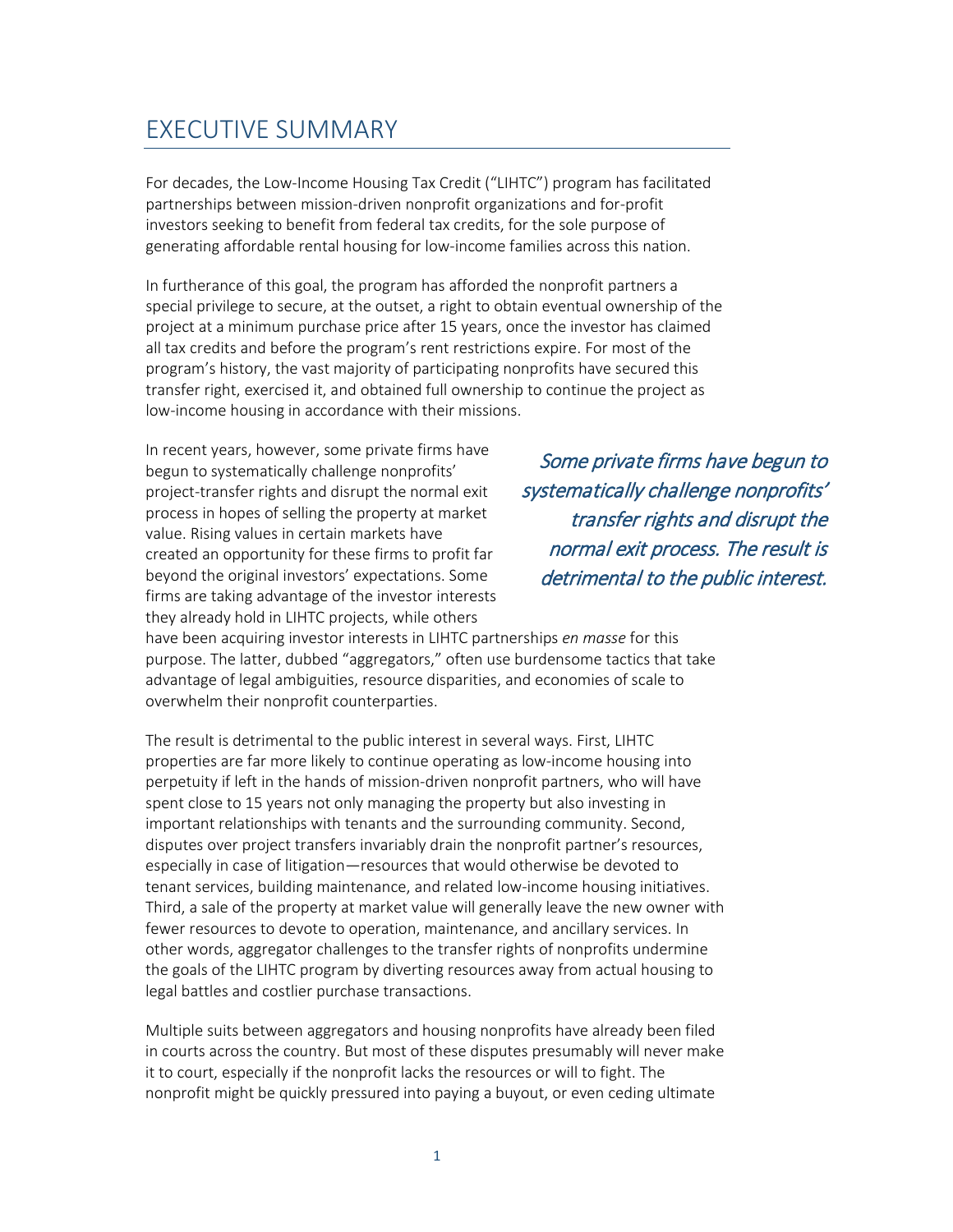ownership, in which case the aggregator can sell the property at a higher price than originally anticipated in the partnership agreement.

As the designated state agency in charge of administering the LIHTC program in Washington State, the Washington State Housing Finance Commission ("the Commission") has a substantial interest in preventing this phenomenon from undermining the intended functioning and goals of the LIHTC program. This is especially true at a time of significant need for more low-income housing; ironically, the rise in real-estate values has created both a critical lack of affordable housing as well as the financial incentive for aggregators to profit from the LIHTC program. Yet

these emerging disputes generally are not subject to the direct regulatory authority of state administrating agencies such as the Commission. Instead, these disputes will be adjudicated, if at all, in courts of law applying the LIHTC statute and enforcing contractual agreements between LIHTC project partners.

Ambiguities in the statute and in related partnership agreements should be resolved in favor of nonprofit ownership and low-income housing.

Courts are therefore being called upon to resolve ambiguities both in the LIHTC statute and in LIHTC partnership agreements in the growing number of suits over nonprofit project transfers. Given the overall complexity of the statutory scheme, including various provisions that are ambiguous and sometimes inconsistent, a clear interpretive framework is needed.

This report explains that using established principles of construction, given the fundamental policies reflected in the LIHTC statute, ambiguities in the statute and in related partnership agreements—including as to the nature of nonprofit transfer rights in particular—should be resolved in favor of nonprofit ownership and lowincome housing. Courts should adhere to these principles to help clarify applicable law, resolve and prevent burdensome transfer disputes going forward, and preserve LIHTC projects as low-income housing, as Congress intended.

# <span id="page-3-0"></span>THE EMERGENCE OF AGGREGATORS

#### <span id="page-3-1"></span>2.1. The LIHTC program is designed to increase the availability of low-income housing in each state.

Enacted in 1986 and codified at 26 U.S.C. § 42, the LIHTC program offers federal tax credits to qualifying private developers of affordable rental housing. [1](#page-14-0) To qualify, a proposed development must dedicate a minimum portion of units to serving lowincome tenants for at least 30 years: an initial 15-year "compliance period," during which the tax credits are claimed and can be reclaimed by the IRS in case of noncompliance, followed by an "extended use period" of at least 15 years.<sup>[2](#page-14-1)</sup> After the extended use period ends and the project has fulfilled its obligations, the rent and income restrictions are lifted and the project formally exits the program.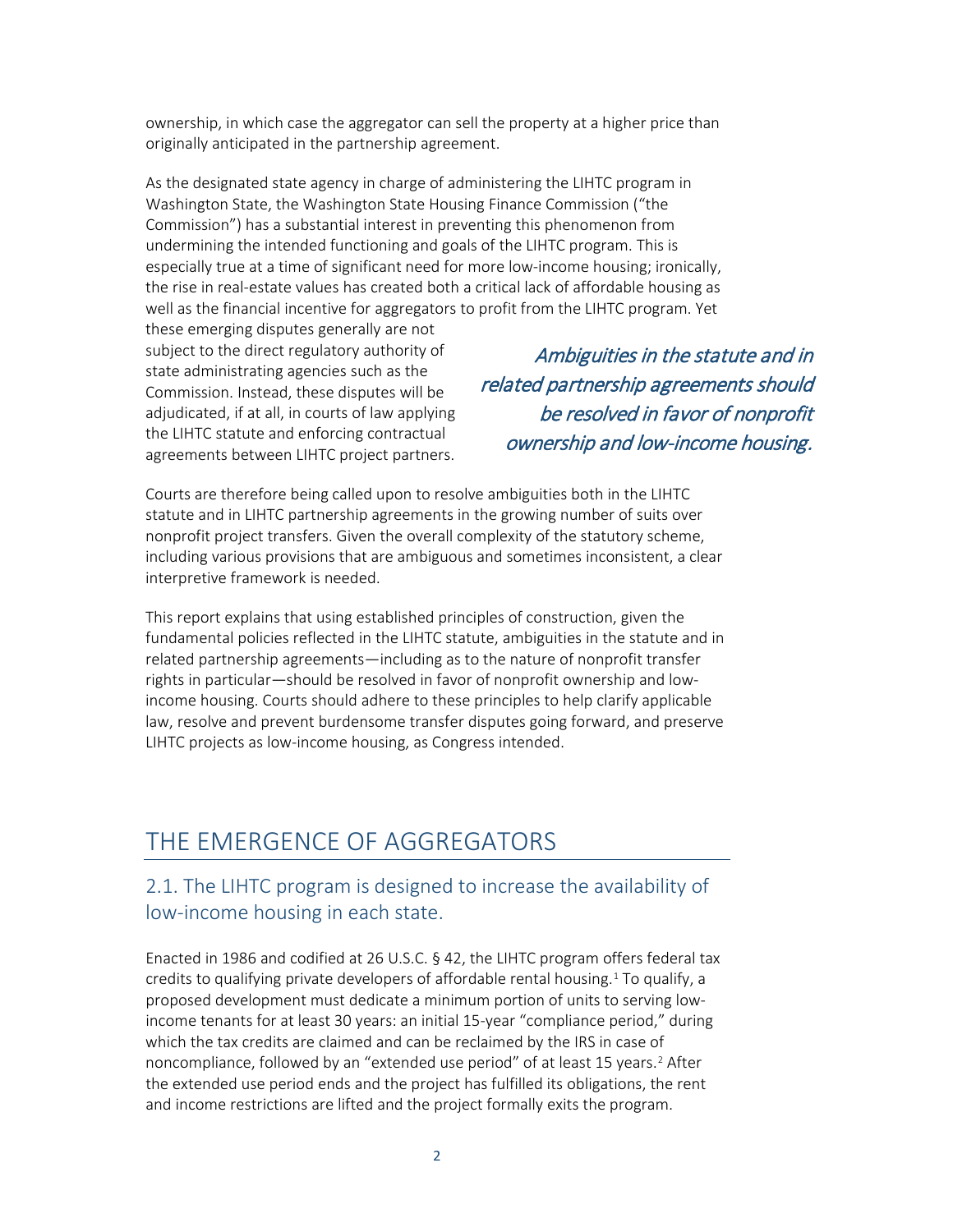Much of the federal LIHTC program is operated through participating state government agencies. Each year, credits are allocated to each state based on population.[3](#page-14-2) A designated state-level administrating agency allocates its state's available credits to qualifying projects annually, generally through a competitive process.[4](#page-14-3) Additional credits are also made available to any qualifying projects financed with tax-exempt bonds.<sup>[5](#page-14-4)</sup> The LIHTC statute mandates that preference be given to projects operating as low-income housing "for the longest periods" and that "sponsor characteristics," such as nonprofit status, be taken into account.<sup>[6](#page-14-5)</sup>

In Washington State, the designated LIHTC program administrator is the Commission.[7](#page-14-6) The Commission thus allocates the credits in Washington based on the governing LIHTC statutory provisions and its own

## The LIHTC program has generated more than 103,000 affordable rental units in Washington, and millions nationwide.

supplemental policies.<sup>[8](#page-14-7)</sup> LIHTC program administration is one of numerous housing initiatives the Commission operates in pursuit of its public mission to improve housing conditions for all Washington residents.<sup>[9](#page-14-8)</sup>

To date, the LIHTC program has generated more than 103,000 units in Washington, and millions nationwide, far more than any other program. [10](#page-14-9) Still, much unmet need remains. Housing need has significantly outpaced supply, and a variety of economic and social factors have contributed to a growing affordable housing crisis throughout the country that has only worsened in recent years.<sup>[11](#page-14-10)</sup> There is thus a pressing need not only to generate more affordable housing, but also to preserve existing LIHTC projects as low-income housing for as long as possible, consistent with the express federal policy set forth in the LIHTC statute.

#### <span id="page-4-0"></span>2.2. Ownership transfers to nonprofit organizations are an important component of the LIHTC program.

In practice, LIHTC projects tend to be collaborative partnerships between an investment firm and some combination of housing developers, managers, and sponsors, whether for-profit or nonprofit. [12](#page-14-11) A private investment firm is usually needed to make the project financially viable, because such firms "have large and predictable federal tax obligations" whereas most real-estate developers "do not have income that is large enough or predictable enough" to take advantage of the tax credits.[13](#page-14-12) A typical LIHTC project thus involves an investor partner, which provides funding in exchange for using the tax credits to offset its federal taxes and which holds "the lion's share" of ownership; and some combination of operational partners, which develop, manage, and oversee the project, charge fees for services, exercise contractual partnership rights, and hold minor ownership interests.[14](#page-14-13) The operational partners are generally financially liable for the property's construction, leasing, operations, and compliance.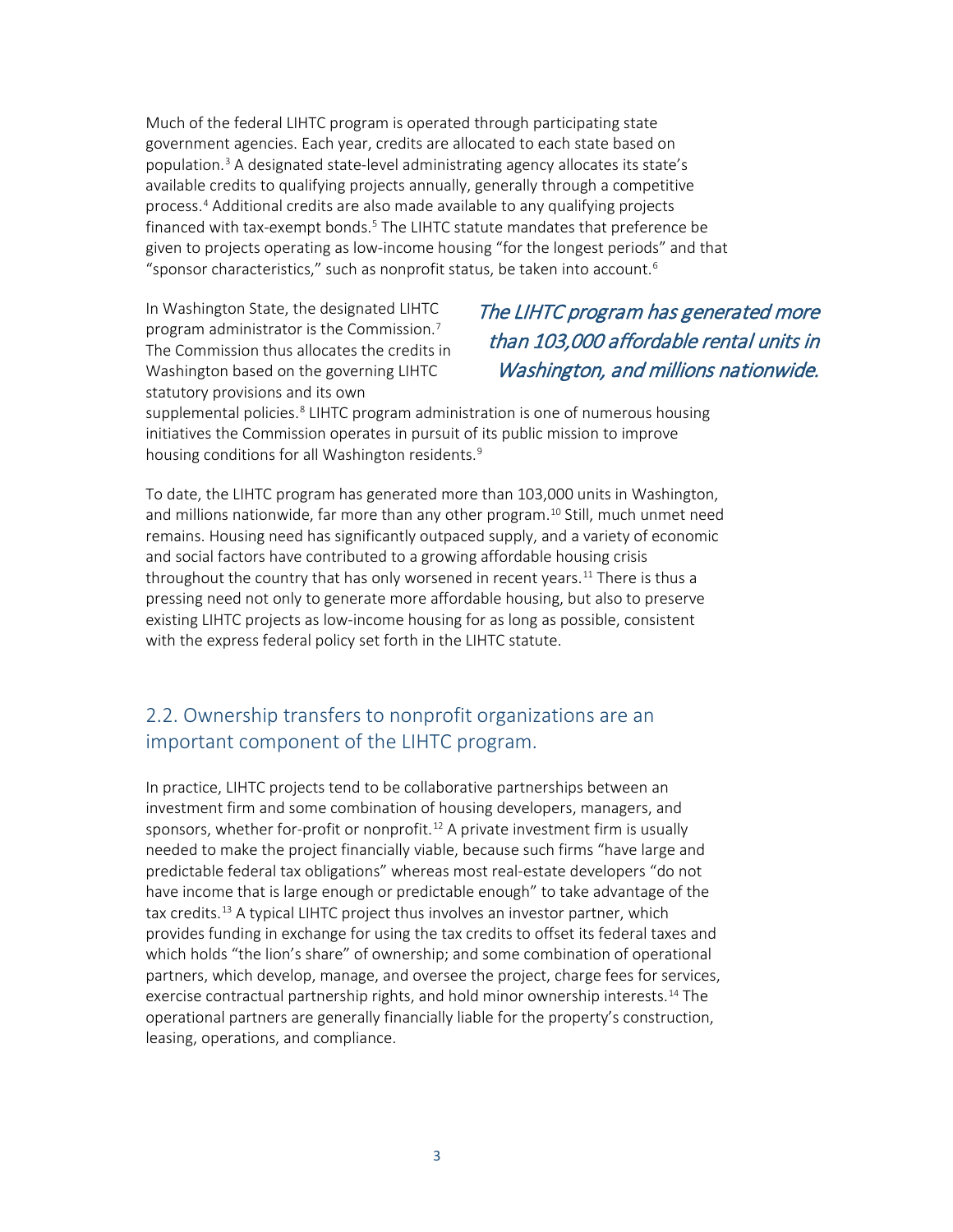As operational partners, mission-driven housing nonprofits play a key role in the success of the LIHTC program. The LIHTC statute facilitates their involvement in at least two significant ways: First, ten percent or more of each state's competitively awarded credits *must* be awarded to projects involving "qualified" nonprofits that "own an interest" and "materially participate" in the project. $15$ 

The LIHTC statute facilitates the involvement of housing nonprofits in two significant ways: requiring that 10% of credits be awarded to nonprofit projects, and providing a right of first refusal for ultimate ownership of the property.

A nonprofit is "qualified" if it is tax-exempt under section 501 of the federal tax code, has a formal purpose of fostering low-income housing, and is determined by the state administrating agency "not to be affiliated with or controlled by a for-profit organization."[16](#page-14-15) 

Second, the LIHTC statute allows nonprofits to hold a special right of ultimate ownership. It provides that a qualified nonprofit may hold "a right of 1st refusal . . . to purchase the property" at a specified "minimum purchase price" after the 15- year compliance period, without disallowing the tax credits to the investor.<sup>[17](#page-14-16)</sup> As discussed below, the purpose of this provision is to allow the investor, contrary to normal tax principles, to give up a significant degree of ultimate ownership to its nonprofit partner without giving up the tax credits it plans to collect in the interim.

This nonprofit right of first refusal (the "statutory ROFR") is an important component of the program that has facilitated nonprofit ownership of many LIHTC projects. As a matter of industry practice, nonprofit partners have commonly secured this right in their LIHTC partnership agreements, sometimes supplemented with other transfer rights the parties have negotiated.<sup>18</sup> Investors have consistently agreed to this arrangement at the outset because they generally foresee "little economic motivation to stay" after all tax credits have been claimed from the project, and prefer to avoid "administrative burdens" and related project costs many years into the future.<sup>[19](#page-14-18)</sup> The statutory ROFR is so common that the Internal Revenue Service previously identified it as a presumptive requirement for any tax-exempt nonprofit to obtain in any LIHTC deal.<sup>[20](#page-14-19)</sup>

For decades, the widespread expectation and practice has been that the nonprofit partners will secure ownership of LIHTC projects as a matter of course after the 15 year compliance period, usually by exercising the statutory ROFR at the specified minimum price.<sup>[21](#page-14-20)</sup> In most deals, the original financial projections will confirm that ultimate transfer to the nonprofit partner at the statutory ROFR price was the operating assumption of all parties.[22](#page-15-0) 

Consistent with this understanding, for years the vast majority of LIHTC projects involving nonprofits have in fact been transferred to the nonprofit partner at the end of the 15-year compliance period as a matter of course.<sup>23</sup> This commonly has been accomplished through exercise of the statutory ROFR.<sup>[24](#page-15-2)</sup> These transfers have helped ensure that LIHTC properties remain low-income housing into perpetuity, consistent with the program's goals and policies.<sup>[25](#page-15-2)</sup>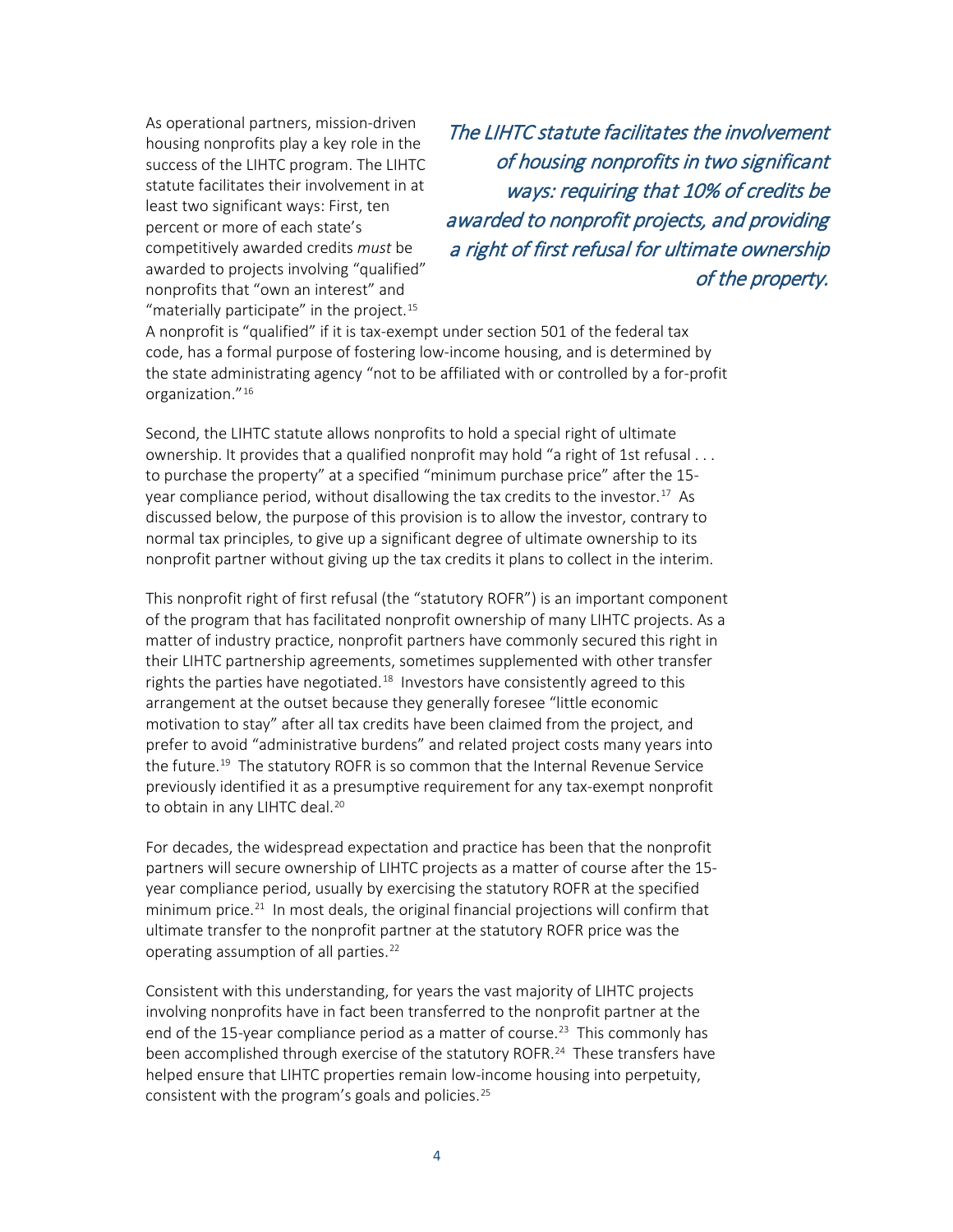## <span id="page-6-0"></span>2.3. Aggregator firms have begun to threaten the long-term viability of these projects as low-income housing by systematically disputing transfers to nonprofits.

Recently, however, a number of private firms have been challenging LIHTC project transfer rights across the country as a way of obtaining additional profit from these deals at the back end. These firms appear to be aggregating investor interests in LIHTC partnerships; asserting myriad claims and arguments against project transfers, including transfers to nonprofits; and extracting value from the project or nonprofit in the shadow of protracted litigation. As noted, some in the LIHTC industry have dubbed these firms "aggregators."[26](#page-15-3)

Based on a review of pleadings filed all over the country, it appears that there are a few primary firms seeking to profit from LIHTC projects in this way, although they are not alone. According to the websites of the three most prominent firms, each has amassed portfolios of affordable housing worth many billions of dollars in assessed property values. The mass aggregation of LIHTC projects allows an aggregator to enjoy economies of scale; to overpower the lesser resources of its counterparties, especially nonprofits; and to take full advantage of the legal ambiguities and complexities of the governing statutory and contractual frameworks, which can be used as leverage.

As noted above, at the time of dealing, LIHTC investors generally do not consider longterm retention of the property to be economically desirable or part of the deal.<sup>27</sup> Given potential costs and the relative uncertainty of the real-estate market many years into the future, they aim to profit from the sizeable tax credits and then withdraw.<sup>[28](#page-15-5)</sup> Contrary to this original understanding, aggregators tend to pick out markets where property values have increased substantially in order to replace the investors and extract maximum additional return. As a direct result of the increased property values, these markets tend to be the very places facing serious housing affordability problems, where LIHTC projects are needed most.<sup>[29](#page-15-6)</sup>

The growing body of litigation over LIHTC projects indicates that this emerging threat to low-income housing is broad in scope. At least four lawsuits involving LIHTC partnership disputes have already made their way into federal district courts in the state of Washing-ton alone in the last few years, including multiple disputes over transfers to nonprofits.<sup>[30](#page-15-7)</sup> Additional lawsuits challenging transfers to nonprofits have been filed in other courts across the country,  $31$  among scores of other suits arising from LIHTC partnerships, many involving holding companies apparently owned by or otherwise connected to the same investment firms. [32](#page-15-9) These cases are only the tip of a growing iceberg.

A review of the cases filed to date suggests that aggregators have been using myriad tactics to obtain value from LIHTC projects and thwart nonprofit transfers. These include disputing the conditions and scope of transfer rights; delaying, obstructing, and disagreeing with related valuations; refusing consent to refinancing, either outright or by placing significant conditions on consent; disputing fee calculations; arguing over typographical errors; and asserting alleged breaches of partnership duties from many years prior, including by arguing that rents should have been set higher to maximize profits.<sup>[33](#page-15-10)</sup> In some instances, the aggregator might pursue an unsupported position such as the alleged failure to maximize rental profits—an argument directly contrary to the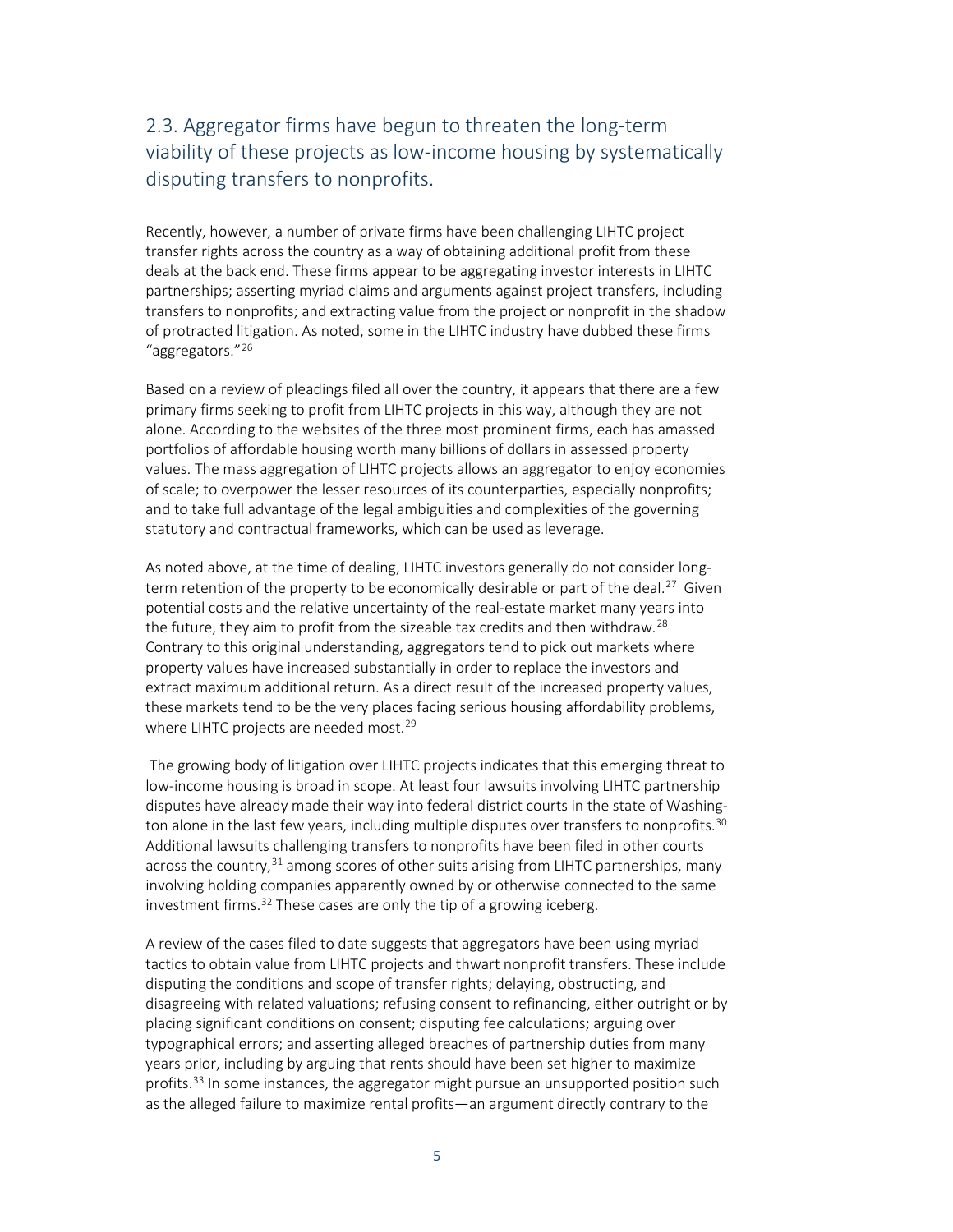<span id="page-7-2"></span>goals and expectations of the LIHTC program—only to abandon it once the dispute is litigated and nears trial.<sup>[34](#page-16-0)</sup>

These tactics pressure nonprofits to abandon their transfer rights, pay a substantial buyout, agree to a forced sale, or otherwise provide financial benefit to the aggregator—all at the expense of

When transfers to nonprofits are systematically thwarted, or nonprofits are drained of resources that would otherwise go into these projects, the LIHTC program suffers and its goals are undermined.

low-income housing. Though some nonprofits fight back, many lack the resources or will to do so, and regardless, the aggregator can still extract a net profit from these projects overall. Based on the sheer volume of litigation alone to date, it is obvious that substantial revenues have already been diverted from nonprofits and LIHTC projects.  $35$ When transfers to nonprofits are systematically thwarted, or nonprofits are drained of resources that would otherwise go into these projects, the LIHTC program suffers and its goals are undermined.<sup>36</sup>

# <span id="page-7-0"></span>RESOLVING NONPROFIT TRANSFER DISPUTES

## <span id="page-7-1"></span>3.1. Courts should follow a clear interpretive framework for resolving the emerging disputes over LIHTC project transfers to nonprofits.

As shown above, there is a growing body of litigation in Washington and elsewhere over LIHTC project transfers to nonprofit partners, including numerous disputes over the exercise of statutory ROFRs in LIHTC partnership agreements. Such disputes are relatively complex and involve a highly technical statute that is not a model of clarity on the surface.<sup>[37](#page-16-3)</sup> This complexity, combined with the relative uncertainty of the law in this area to date, allows aggregators to obtain value from LIHTC projects and nonprofit partners at the expense of low-income housing.

To properly adjudicate these disputes, courts must determine the meaning of the LIHTC statute and the terms of related partnership agreements concerning nonprofit transfer rights, including specifically the statutory ROFR. In doing so, courts are empowered to "identify and apply the proper construction of governing law," regardless of the "particular legal theories" advanced by any given parties.<sup>[38](#page-16-4)</sup> Courts called upon to adjudicate LIHTC project transfer disputes should adopt a clear interpretive framework for this purpose that does justice to the provisions and policies of the program. Such a framework will not only help to ensure that the growing number of disputes between aggregators and nonprofit partners are resolved consistently and efficiently, but will also prevent them from occurring in the first place. This is critical as more and more LIHTC properties near the end of their respective compliance periods, especially because the projects that have more recently entered the LIHTC program are greater in number, larger in size, more valuable, and more likely to involve nonprofit partners than those from the program's early years.<sup>39</sup>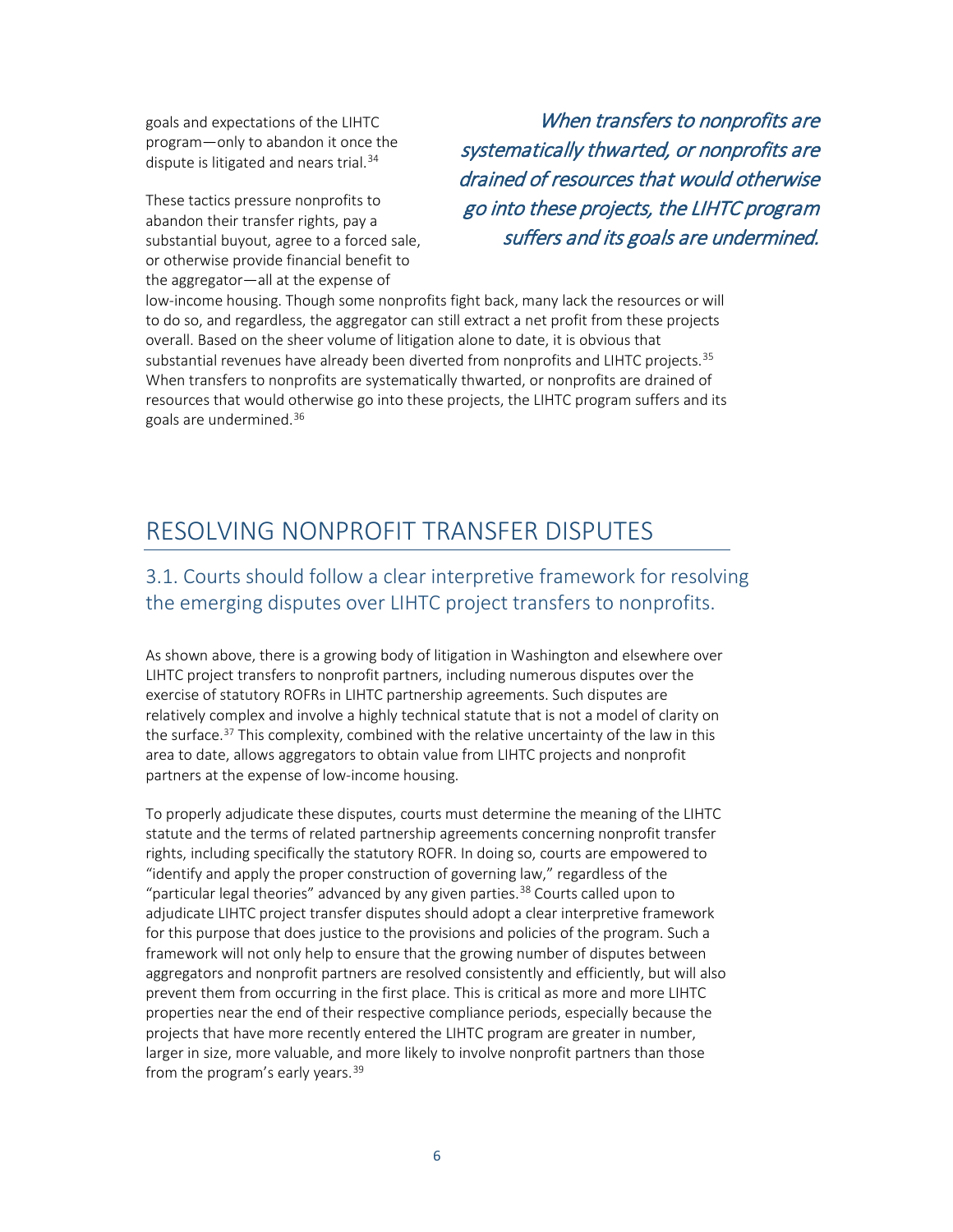## 3.2. LIHTC statutory ambiguities, including the nature of the statutory ROFR, should be resolved in favor of nonprofit ownership and low-income housing.

When interpreting a statute, courts first consider the "text," the surrounding "specific context," and the "broader context of the statute as a whole."<sup>[40](#page-16-6)</sup> These elements are analyzed in light of the "purpose" of the statute and "any precedents or authorities that inform the analysis."[41](#page-16-7) If ambiguity remains after this inquiry, only then will a court resort to legislative history and similar extrinsic indicators to resolve the remnant ambiguity.<sup>42</sup>

In accordance with these established principles of statutory interpretation, courts faced with LIHTC project transfer disputes should hold that ambiguities in the statute, including with regard to the statutory ROFR in particular, are to be resolved in favor of

nonprofit ownership and low-income housing. This is consistent with the text and context of the LIHTC statute, which includes interrelated provisions giving express preference to projects "serving the lowest income tenants" for "the longest periods";<sup>[43](#page-16-9)</sup> requires "sponsor characteristics" be taken into account;<sup>[44](#page-16-10)</sup>

The entire purpose of the LIHTC statute is to increase the nation's stock of low-income housing, including through the involvement of nonprofit organizations.

sets aside a minimum but not maximum portion of credits that must go to projects with qualified nonprofits that "own an interest";<sup>[45](#page-16-11)</sup> and allows such nonprofits to hold a special right toward ultimate full ownership.<sup>[46](#page-16-12)</sup> The statute's overall context and structure are thus squarely in favor of greater nonprofit ownership and low-income housing. Moreover, the entire purpose of the statute is to increase the nation's stock of low-income housing, including through the involvement of nonprofit organizations dedicated to "the fostering of low-income housing."<sup>[47](#page-16-13)</sup> Ambiguities in the statute should be interpreted in favor of these policies.

As applied to the statutory ROFR in particular, the same principles of statutory interpretation establish that this special transfer right should be construed in favor of ultimate nonprofit ownership of LIHTC projects. Specifically, and as explained below, the statutory ROFR should be deemed to allow the nonprofit holder to demand a transfer at the statutory minimum price after the compliance period if and when any third party makes an earnest offer to purchase the property at or above the ROFR price. The context and purpose of the pertinent statutory provision confirm this understanding.

Initially, the language establishing the statutory ROFR is internally inconsistent and thus ambiguous on its face. The LIHTC statute provides for the special nonprofit transfer right as follows:

No [f]ederal income tax benefit shall fail to be allowable to the taxpayer . . . merely by reason of a right of 1st refusal held by . . . a qualified nonprofit organization . . . to purchase the property after the close of the compliance period for a price which is not less than the minimum purchase price [defined as outstanding indebtedness plus taxes on the sale].<sup>[48](#page-16-14)</sup>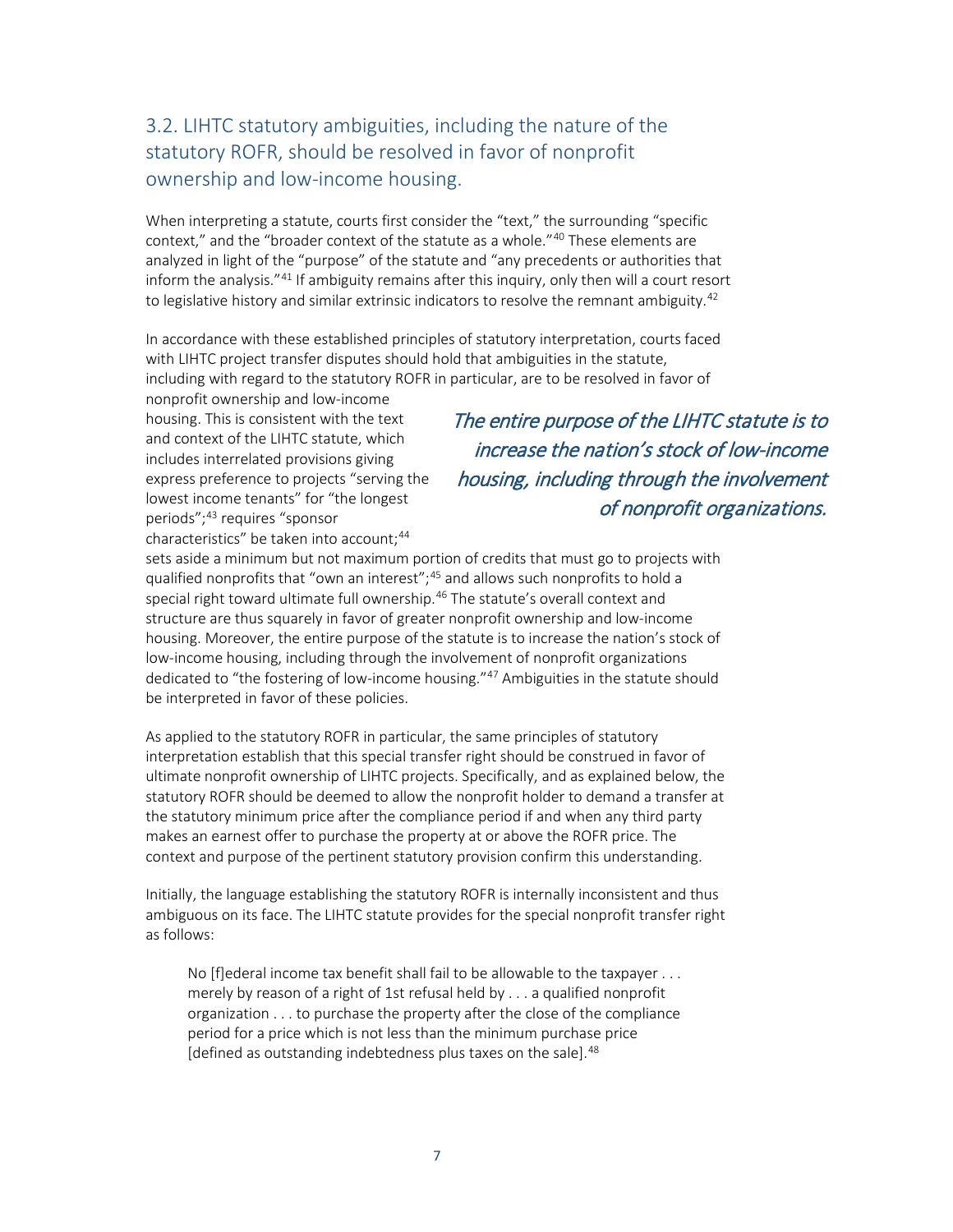In common usage, a "right of first refusal" means a "right to meet the terms of a third party's higher offer."<sup>[49](#page-16-15)</sup> Generally, and in practice, such a right is also conditioned on the owner's intent to sell.<sup>[50](#page-16-16)</sup> Notwithstanding these normal characteristics, however, any "inconsistent expressions" in a provision granting a right of first refusal may "render it ambiguous."<sup>51</sup> Here, while the statutory ROFR authorized under the LIHTC statute is labeled a "right of 1st refusal," in light of the surrounding text and context, it cannot reasonably be understood as a classic right of first refusal as that term is commonly used.

First, the statute describes the statutory ROFR as a right "to purchase" the property "for a price" set at or above a statutory minimum—without reference to any thirdparty offer or other trigger. This is inconsistent with a classic right of first refusal, which allows the holder to purchase only on the same terms that a third party has offered[.52](#page-16-18) The statutory language also suggests an entitlement to purchase, unlike a classic right of first refusal, which generally depends on the owner's interest and willingness to sell. $53$ 

Second, the entire function of the statutory ROFR provision is to allow a nonprofit to hold this transfer right without causing the LIHTC tax credits to "fail to be allowable" to the investor as owner.<sup>54</sup> The necessary implication of this safe-harbor provision is that the statutory ROFR *would* invalidate the investor's tax credits absent the provision. Otherwise the provision would do no work, contrary to "one of the most basic interpretive canons" of construction.<sup>[55](#page-16-21)</sup>

Under normal tax principles, a third party's transfer right will invalidate an owner's status only if it is "obvious and natural" or "inevitable" that the holder of the transfer right ultimately can and will "obtain" the property at issue for little to no additional consideration.[56](#page-16-22) This applies, for example, to an option to purchase property at a "nominal" price at some point in the future.<sup>[57](#page-16-23)</sup> In such cases, the holder of the transfer right is treated as the true owner for tax purposes, including tax-credit purposes.<sup>58</sup>

While this general tax rule relating to divestiture of ownership has been applied to options, it has never been applied to a classic right of first refusal.<sup>[59](#page-16-25)</sup> This makes sense, as a classic right of first refusal does not render an ultimate transfer of ownership inevitable, and certainly not at a nominal price, given that the owner must still agree to any sale and its terms. In sum, interpreting the LIHTC statute to allow nonprofits merely to hold a classic right of first refusal would render the statutory ROFR provision ineffectual and superfluous, contrary to a basic rule of statutory interpretation.

Although the statutory ROFR cannot reasonably be interpreted as a classic right of first refusal for the above reasons, it does not appear to be a pure option to purchase either. An "option" is defined as a right to "buy [a] property at a fixed price  $\dots$  at the election of the purchaser."<sup>[60](#page-16-26)</sup> Congress could have used this simple term had it intended to allow a pure option without any distinguishing characteristics. Instead, Congress used "right of 1st refusal," while also describing this as a right "to purchase" at a specified low price, for the sole purpose of allowing a functional divestiture of ultimate ownership.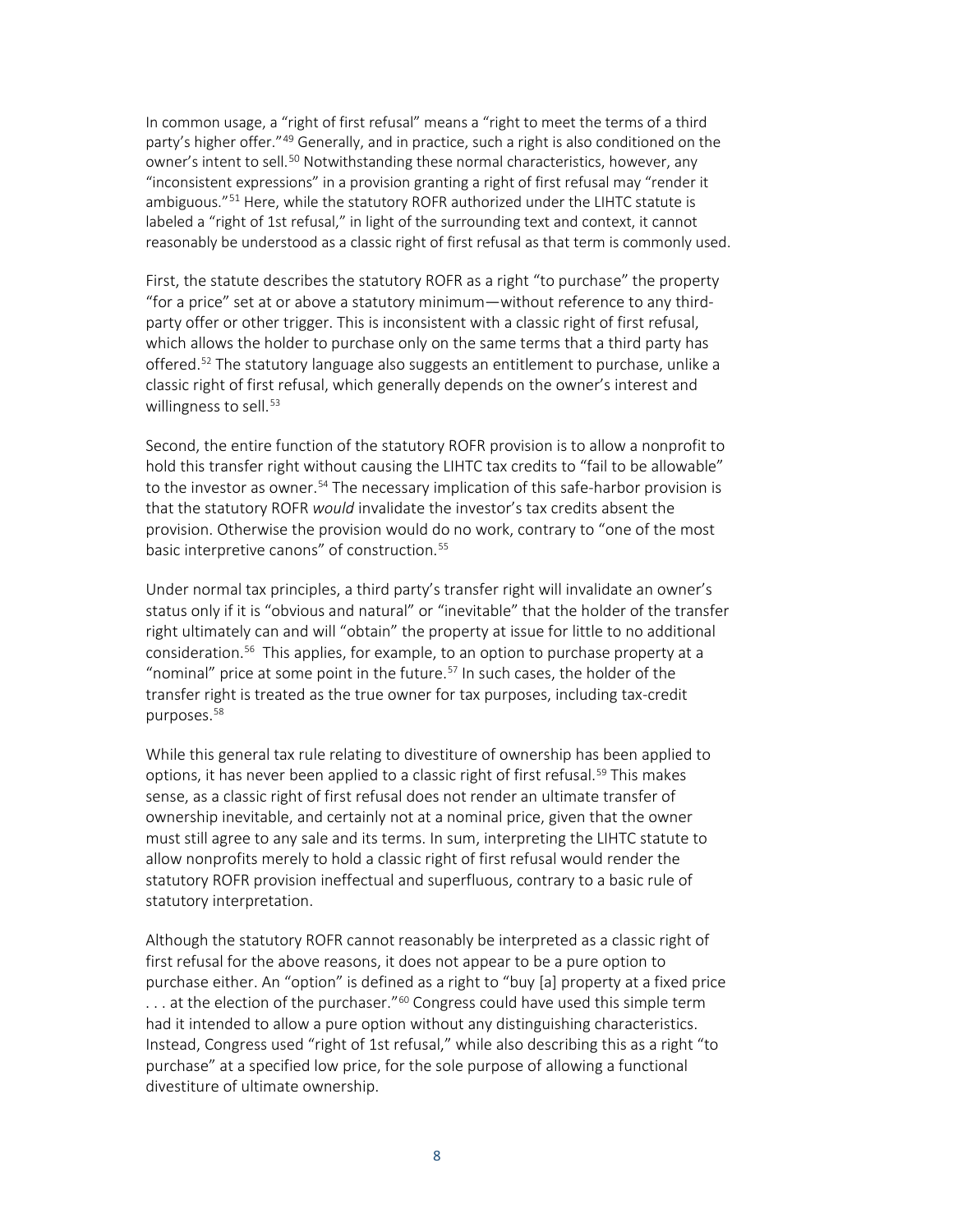The only coherent explanation, given all the above, is that Congress chose a statutory-specific phrasing to minimize any unintended effects on normal tax principles outside this particular context, while still intending to provide a meaningful safe harbor for nonprofits to secure ultimate ownership of LIHTC projects. And to the extent there is any ambiguity on this point, for the reasons identified above regarding the text, context, and purpose of the LIHTC statute, such ambiguity should be resolved in favor of greater nonprofit ownership. The best interpretation of the statutory ROFR is thus a transfer right just short of an option, technically distinguishable but functionally equivalent.

In sum, to give proper meaning and effect to the statutory ROFR provision, and to achieve its intended purpose and the broader goals of the LIHTC program, the statutory ROFR should be interpreted as a transfer right that is not a pure option but one that still empowers the nonprofit to take ownership

## The best interpretation of the statutory ROFR is thus a transfer right just short of an option, technically distinguishable but functionally equivalent.

as a practical matter. This means triggering the right should require an earnest offer from a third party actually willing to purchase at or above the specified ROFR price, but nothing more. The nonprofit should be able to seek out such an offer, including from related entities. And the offer should not need to be accepted in order to trigger the nonprofit's right of transfer. Requiring an earnest offer from a third party provides some of the trappings of a classic right of first refusal, without creating any practical impediment to the nonprofit taking ownership, as Congress intended.<sup>61</sup>

Adding further requirements would severely limit the effect of the statutory ROFR, contrary to the text, context, and purpose of the LIHTC statute. An informed third party generally will not bother to prepare an enforceable or detailed offer, especially not for its own benefit, given the nonprofit's underlying right to purchase the property. For the same reason, an owner is unlikely to accept any such offer unless already willing to sell to the nonprofit at the ROFR price. Moreover, many statutory ROFRs may be limited in time, to ensure their legal viability and in light of the historically prevailing understanding that such rights would be exercised as a matter of course.<sup>[62](#page-16-28)</sup>

The one court to address this issue to date reached a different result, but only after failing to give effect to the statutory ROFR provision as a safe harbor and prematurely resorting to snippets of legislative history.[63](#page-16-29) In *Homeowner's Rehab*, the Massachusetts Supreme Court specifically held an offer must be enforceable and accepted to trigger a nonprofit partner's statutory ROFR.<sup>[64](#page-16-30)</sup> Based on an early draft of the LIHTC bill, a single passing sentence in a sizeable House Report, and a statement in a post-enactment article from a legislative assistant, the court reasoned that Congress was concerned about tax implications, specifically rejected the use of an option, and thus intended to condition the statutory ROFR on the owner's consent to sell.<sup>[65](#page-16-31)</sup> The court insisted that Congress wanted to do "the least violence to the traditional rules of tax law"—ignoring that the very purpose and only effect of the statutory ROFR provision is to provide an exemption from those very rules.<sup>66</sup> In other words, the court skipped over context and purpose, and jumped straight to legislative history (and a dubious reading at best), contrary to the proper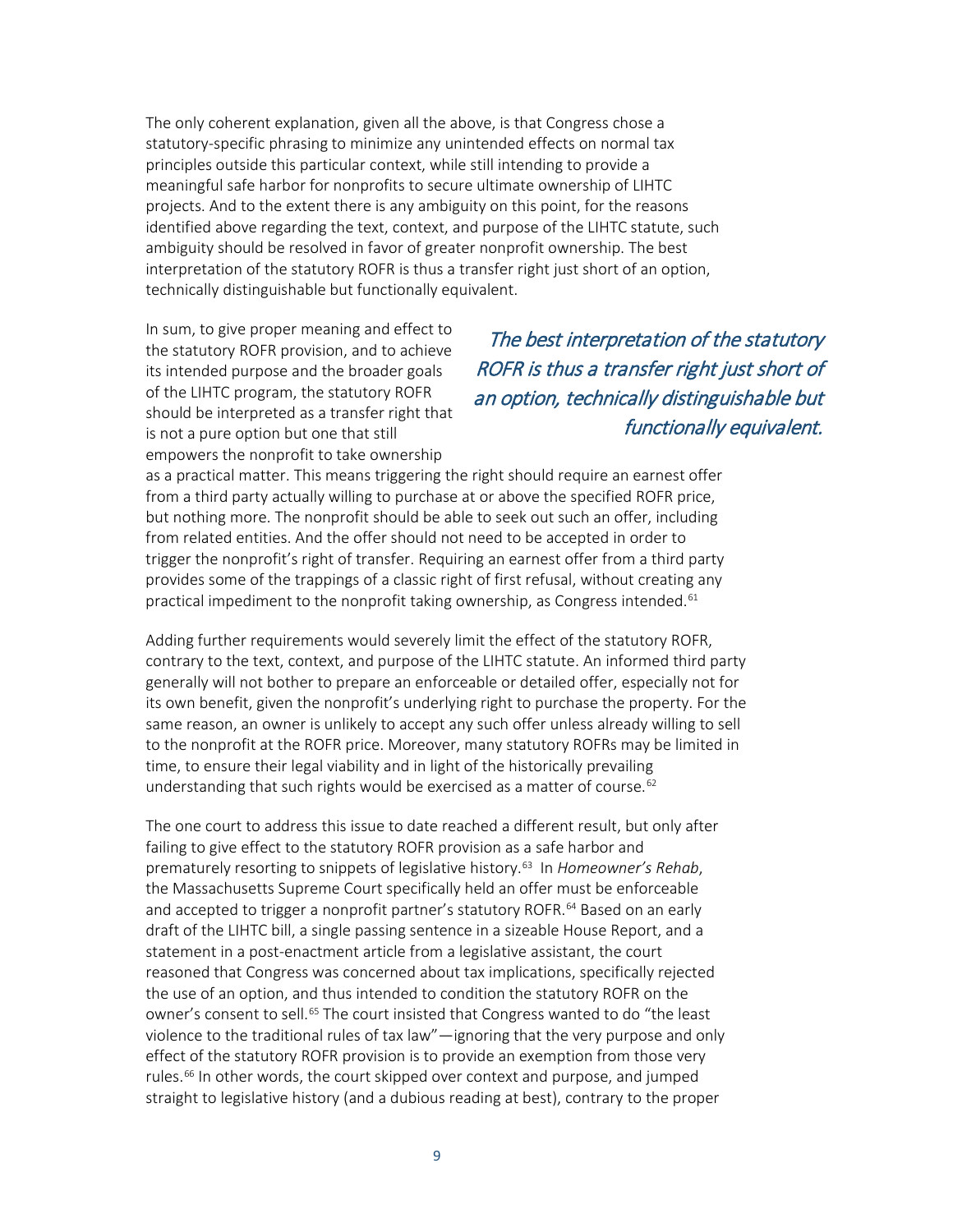rules of statutory construction and in conflict with the context, structure, and purpose of the relevant statute. Other courts should not make the same mistake.

In the end, the statutory ROFR provision gives nonprofit partners the ability to obtain and hold a transfer right that makes their ultimate ownership of the project assured at little to no additional cost. To be clear, while the LIHTC statute allows for the inclusion of such a transfer right in any given LIHTC partnership agreement without adverse tax consequences, it does not require it.<sup>[67](#page-16-33)</sup> Other, less robust transfer rights may thus be agreed upon in any given deal, or none at all. In each instance, the nonprofit's transfer rights will depend on what terms the parties agreed upon and how the parties proceeded under their agreement.

#### <span id="page-11-0"></span>3.3. LIHTC project partnership agreements should also be interpreted in favor of nonprofit ownership and low-income housing.

Turning to LIHTC partnership agreements, courts should similarly hold, in accordance with established principles of contract interpretation, that ambiguities in such agreements—including with regard to nonprofit transfer rights in particular are to be resolved consistent with the LIHTC statute and in favor of greater nonprofit ownership and low-income housing. In other words, the terms of such a deal should be interpreted in the context of the LIHTC program, with due regard for its underlying terms and goals.

The starting point for contract interpretation is determining whether federal or state contract law applies. While state law normally governs most contracts, federal law applies in areas "of uniquely federal interest" to the extent there is a "significant conflict" between a "federal policy or interest" and the application of state law.<sup>[68](#page-16-34)</sup> Here, federal law should apply in case of conflict. First, these partnership agreements are executed specifically for participation in the federal LIHTC program; they are submitted and relied upon in the credit allocation process and are subsequently monitored for compliance and other program purposes.<sup>[69](#page-16-35)</sup> Second, the disposition of LIHTC projects directly implicates the efficacy of federal aid and the need for additional federal funding going forward.<sup>[70](#page-16-36)</sup> These factors weigh in favor of applying federal contract law as needed to protect the significant federal interests in this area.<sup>[71](#page-16-37)</sup>

Under federal contract law, "existing laws are read into contracts in order to fix the rights and obligations of the parties."<sup>[72](#page-16-38)</sup> Moreover, contracts made under "the authority of statutes" are "to be interpreted according to the language used" to "express the obligation assumed," and any words with "a certain meaning" in the relevant context will be "given the same meaning" in each contract absent clear intent to the contrary.[73](#page-16-39) 

Even if federal law does not apply, state law is no different. State courts throughout the country adhere to the same two universal and overarching principles in interpreting contracts, both the incorporation of relevant statutes, $74$  and the acknowledgment of technical terms used in context.<sup>75</sup>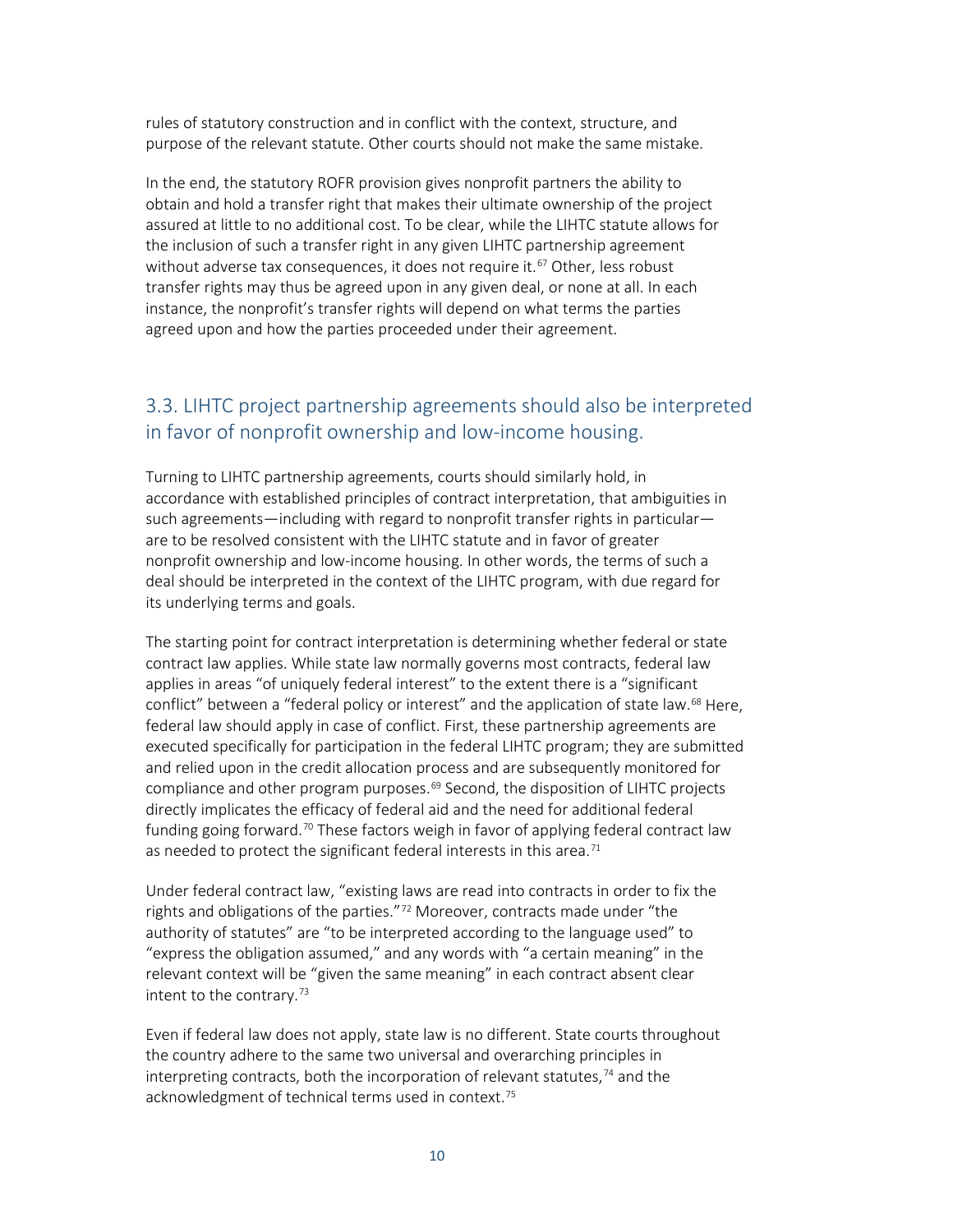As applied to LIHTC partnership agreements, these principles establish that ambiguities in such agreements should be resolved consistent with the provisions and policies of the LIHTC statute and in furtherance of nonprofit ownership and low-income housing. Those are, after all, the presumptive purposes for which such agreements are executed and

Ambiguities in partnership agreements should be resolved consistent with the provisions and policies of the LIHTC statute and in furtherance of nonprofit ownership and low-income housing.

implemented within the LIHTC program in pursuit of federal tax credits. A partner's duty to set rents at appropriate levels, for example, should be construed with due regard for the purpose of each LIHTC project to serve as affordable housing, rather than in a vacuum.

Similarly, any terms that have special meaning under the LIHTC statute or within the LIHTC industry should be construed accordingly, unless the agreement at issue clearly demonstrates a contrary intent. As applied to the statutory ROFR in particular, the phrase "right of first refusal" carries a special meaning in this context as shown above, and thus, it should be presumed that the parties have incorporated that meaning into their agreement—again, absent a clearly expressed intent to the contrary.

One federal district court was recently called upon to interpret a right of first refusal in a LIHTC partnership agreement but unfortunately ignored the LIHTC statute and the context it provides.[76](#page-16-42) In *SHAG*, the district court for the Western District of Washington reasoned that "the term right of first refusal is not ambiguous or open to interpretation" and refused to assign any special meaning to it unless the parties' agreement "clearly demonstrate[d]" an intent contrary to a classic right of first refusal. [77](#page-16-43) The court thus inverted the appropriate presumption in this context, ignoring the LIHTC statute and overlooking the need to assign technical terms of art their special meaning. Other courts should not make the same mistake.

# <span id="page-12-0"></span>**CONCLUSION**

The LIHTC program facilitates and promotes partnerships between qualified nonprofits seeking to meet housing needs and investor partners seeking to profit from federal tax credits, in order to increase the availability of low-income housing. Aggregators are asserting interpretations of LIHTC agreements that undermine the LIHTC program's goals. Multiple lawsuits have already arisen between aggregators and nonprofits over transfer rights, with more on the way.

To ensure these disputes are resolved appropriately, courts should follow a clear interpretive framework under which ambiguities in the LIHTC statute and related agreements—including specifically with regard to the statutory right of first refusal—are construed in favor of nonprofit ownership and low-income housing. This approach is in furtherance of Congressional intent and will help safeguard the LIHTC program in a time of crisis.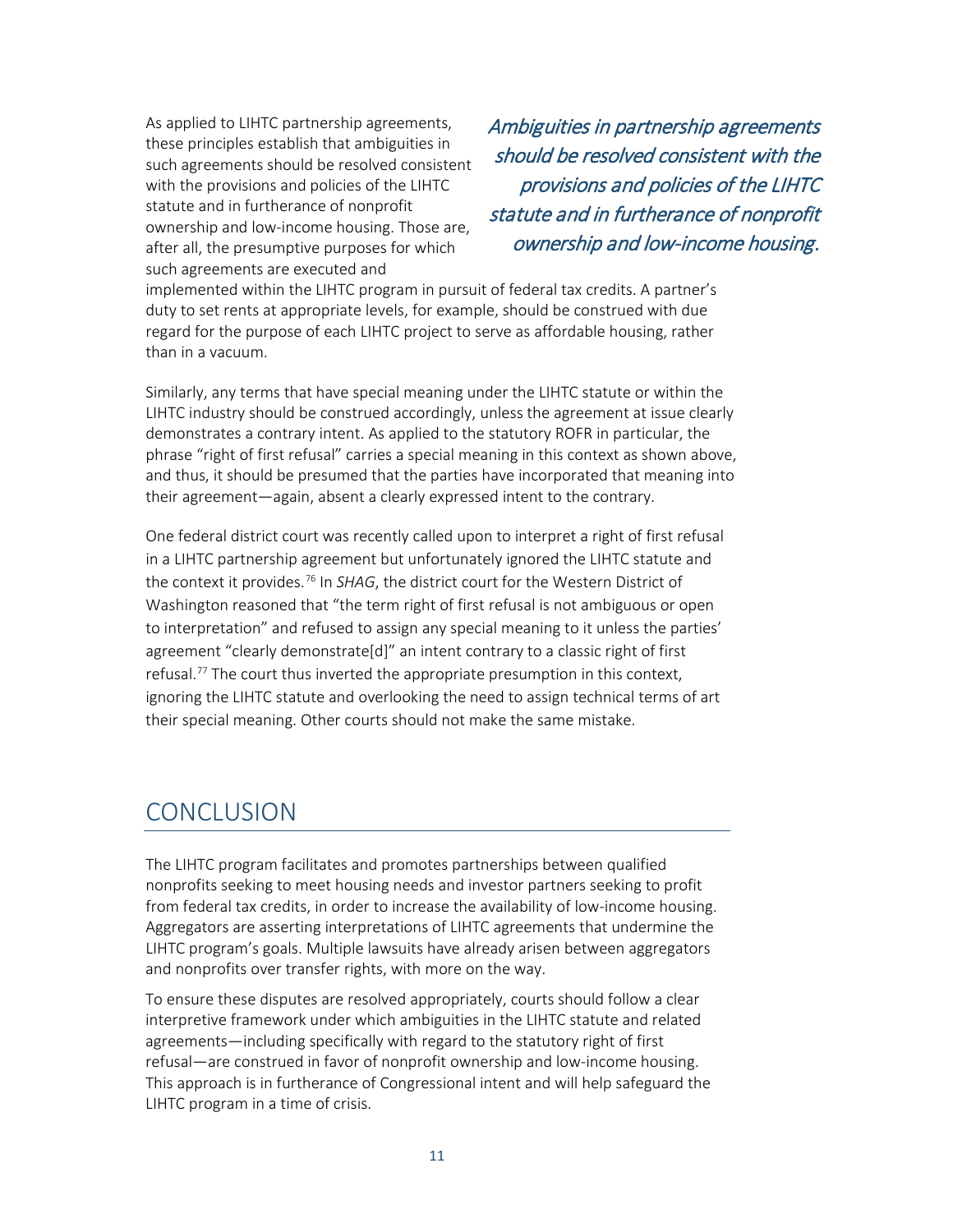# **REFERENCES**

 *See, e.g.*, Jill Khadduri et al., *What Happens to Low Income Housing Tax Credit Properties at Year 15 and Beyond*, U.S. Dep't of Housing and Urban Dev't Report at 1 (2012) ("HUD Report"), *available at* [www.huduser.gov/publications/pdf/what\\_happens\\_lihtc\\_v2.pdf](http://www.huduser.gov/publications/pdf/what_happens_lihtc_v2.pdf) (all cited websites last visited Sept. 3, 2019).

*Id.* at 6-7.

*See id.* at 1.

See id.

*See id.* at 2, 57-58.

26 U.S.C. § 42(m)(1)(A)-(C).

 *See, e.g.*, Commission, *9% Competitive Housing Tax Credit Policies* at 1 (2020) and *Bond/Tax Credit Program Policies* at 6 (2019), *available at* www.wshfc.org/mhcf/9percent/2020application/c.policies.pdf and www.wshfc.org/mhcf/4percent/2019BondTCPolicies.pdf.

See id.

*See, e.g.*[, Commission,](file://pacserv2/client_files/Clients/WA%20State%20Housing%20Finance%20Commission%20() *2018 Impact Report* (2018), available at

[www.wshfc.org/admin/WSHFCImpactReport2018.pdf](file://pacserv2/client_files/Clients/WA%20State%20Housing%20Finance%20Commission%20().

*See* HUD Report at 2.

 *See, e.g.*, Commission, *My View* (June 2018), *available at* [www.wshfc.org/Newsletter/WSHFCMyViewHOMEOWN](file://pacserv2/client_files/Clients/WA%20State%20Housing%20Finance%20Commission%20()ERSHIPJUNE18.pdf; Commission, *New financing to create 200 apartments for homeless* (July 11, 2019), *available at* www.wshfc.org/admin/releases/CommissionFundings196.pdf.

*See, e.g.*[, HUD Report at 25-26.](http://www.wshfc.org/Newsletter/WSHFCMyViewHOMEOWNERSHIPJUNE18.pdf)

[Id.](http://www.wshfc.org/admin/releases/CommissionFundings196.pdf)

See id.

*See* 26 U.S.C. § 42(h)(5)(A)-(C).

Id.

26 U.S.C. § 42(i)(7).

*See* HUD Report at 15, 30-31 & n.20.

*Id.* at 29.

 *See* Memo from Robert S. Choi, Director of EO Rulings and Agreements, Internal Revenue Service, to LIHTC Limited P'ships at §5(e) (July 30, 2007), *available at* www.novoco.com/sites/default/files/atoms/files/choi\_memo\_073007.pdf.

*See, e.g.*, HUD Report at 15, 29-31 & n.20.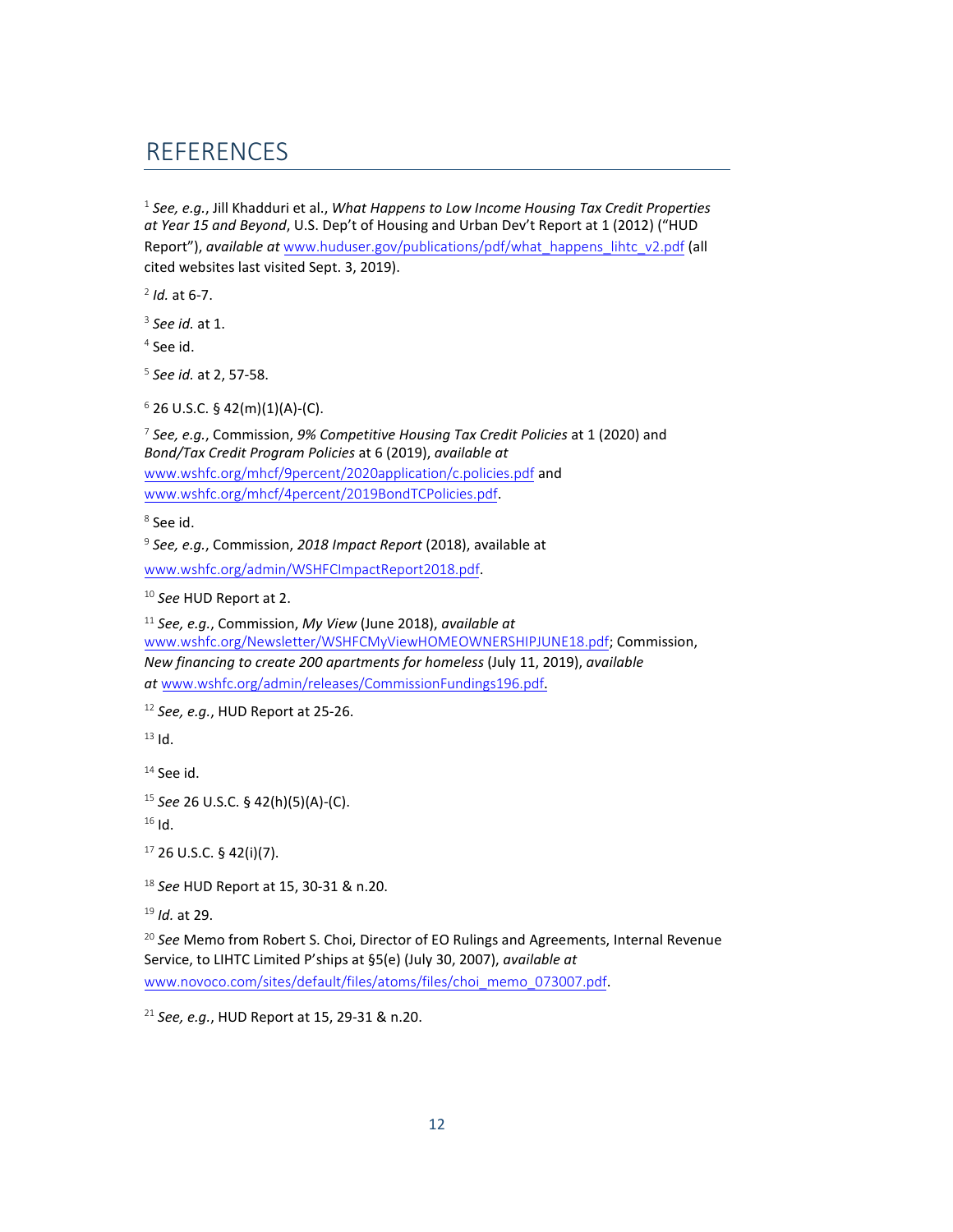<sup>22</sup> *See, e.g.*, *id.* at 31 n.20 (noting that brokers of LIHTC deals have "tended to anticipate back-end sale at [the statutory ROFR] price in the deals' initial structure from the outset").

<sup>23</sup> See id. at 29 (relaying estimate of "95 percent" of such properties being "transferred to the original nonprofit developers").

<sup>24</sup> *See id.* at 31 n.20. <sup>25</sup> *See* HUD Report at 7, 29, 32, 41.

<span id="page-14-0"></span><sup>26</sup> *See* David Davenport, *Year 15: Facing Off with the Aggregator*, TAX CREDIT ADVISOR (May 2019) and *Beware the Aggregator*, TAX CREDIT ADVISOR (Apr. 2017), *available at*  www.winthrop.com/wp-content/uploads/2019/05/Davenport\_Year-15-Facing-Off-with-the-Aggregator-Tax-Credit-Advisor-May-2019.pdf and www.winthrop.com/wpcontent/uploads/2018/04/TCA-April-2017-BewareAgg.pdf.

<span id="page-14-1"></span><sup>27</sup> *See* [HUD Report at 29.](https://www.winthrop.com/wp-content/uploads/2019/05/Davenport_Year-15-Facing-Off-with-the-Aggregator-Tax-Credit-Advisor-May-2019.pdf) 

<span id="page-14-2"></span> $28$  See id.

<span id="page-14-3"></span><sup>29</sup> *See, e.g.*[, Commission,](https://www.winthrop.com/wp-content/uploads/2018/04/TCA-April-2017-BewareAgg.pdf) *My View*, *supra* n.11.

<span id="page-14-6"></span><span id="page-14-5"></span><span id="page-14-4"></span><sup>30</sup> See Senior Housing Assistance Group v. Amtax Holdings 260, LLC, No. C17-1115RSM, 2019 WL 687837 (W.D. Wash. Feb. 19, 2019) ("SHAG"); Downtown Action to Save Housing v. Midland Corp. Tax Credit XIV, LP, No C18-0138-JCC, 2019 WL 934887 (W.D. Wash. Feb. 26, 2019) ("DASH"); Downtown Action to Save Housing v. Boston Financial Institutional Tax Credits XXVII LP, No 2:19-CV-00721 (W.D. Wash. 2019); Hidden Hills Mgmt., LLC v. Amtax Holdings 114, LLC, No. 3:17-cv-06048-RBL, 2019 WL 3297251 (W.D. Wash. July 23, 2019).

<span id="page-14-8"></span><span id="page-14-7"></span><sup>31</sup> See Riseboro Comm'y P'ship Inc. v. SunAmerica Housing Fund No. 682, No. 18-CV-7261 (RJD) (VMS), 2019 WL 3753795 (E.D.N.Y. Aug. 7, 2019); Homeowner's Rehab., Inc. v. Related Corporate V SLP, L.P., 479 Mass. 741 (2018); Opa-locka Comm'y Dev't Corp., Inc. v. HK Aswan, LLC, No. 2019-016913-CA-01 (Fla. Cir. Ct. 2019); CommonBond Inv't Corp. v. Heartland Props. Equity Inv't Fund IV, LLC, No. 62-CV-13-8165 (Minn. D. Ct. 2013).

<span id="page-14-12"></span><span id="page-14-11"></span><span id="page-14-10"></span><span id="page-14-9"></span><sup>32</sup> See, e.g., Saugatuck, L.L.C. v. St. Mary's Commons Assocs., L.L.C., No. 19-CV-217 (E.D.N.Y. 2019); Urban 8 Danville Corp. v. Nationwide Affordable Housing Fund 4, LLC, No. 1:19 cv-03171 (N.D. Ill. 2019); Bradley-Fern Hall I, LLC v. MMA Fern Hall Crossing LLC, No. 1:19 cv-11181 (D. Mass. 2019); Nationwide Affordable Housing Fund 4, LLC v. Urban 8 Danville Corp., No. 2:19-cv-01848 (D. Ohio 2019); Amtax Holdings 463, LLC v. KDF Communities-Hallmark, LLC, No. 3:18-CV-03604 (N.D. Cal. 2018); Amtax Holdings 168, LLC v. KDF Communities-Glen Haven, LLC, No. 3:18-CV-05097 (N.D. Cal. 2018); Amtax Holdings 168, LLC v. KDF Communities-Glen Haven, LLC, No. 4:18-CV-05097 (N.D. Cal. 2018); CED Cap. Holdings 2000 EB, L.L.C. v. CTCW-Berkshire Club, LLC, No. 2018-CA-013886-O (Fla. Cir. Ct. 2018); Urban 8 Fox Lake Corp. v. Nationwide Affordable Housing Fund 4, LLC, No. 1:18-cv-06109 (N.D. Ill. 2018); MMA Fern Hall Crossing LLC v. Bradley-Fern Hall I, LLC, No. 1:18-cv-12486 (D. Mass. 2018); Amtax Holdings 463, LLC v. KDF Communities-Hallmark, LLC, No. 8:17-CV-01899 (C.D. Cal. 2017); Midland Corp. Tax Credit VII L.P. v. Douglas Co., L.L.C., No. 6:17-cv-02605 (D.S.C. 2017); Pelican Rapids Leased Housing Assocs. I, LLC v.

<span id="page-14-18"></span><span id="page-14-17"></span><span id="page-14-16"></span><span id="page-14-15"></span><span id="page-14-14"></span><span id="page-14-13"></span>Broadway/Pelican Rapids, L.P., No. 56-CV-16-372 (Minn. D. Ct. 2016); Centerline/Fleet Housing P'ship, L.P. v. Hopkins Court Apartments, L.L.C., No. 812426/2016 (N.Y. Sup. Ct. 2016); Am. Tax Credit Corp. Fund IV, L.P. v. James Investments IA-II, LLC, No. CV059334 (Iowa D. Ct. 2015); Am. Tax Credit Corp. Fund XII, L.P. v. Sioux Falls Leased Housing Assocs., L.L.C., No. 15-2998 (S.D. Cir. Ct. 2015).

<span id="page-14-20"></span><span id="page-14-19"></span><sup>33</sup> *See, e.g.*, *SHAG*, 2019 WL 687837, at \*4 (transfer rights); *DASH*, 2019 WL 934887, at \*3-6 (valuations); *Hidden Hills Mgmt., LLC v. Amtax Holdings 114, LLC*, No. 3:17-cv-06048-RBL, 2019 WL 3297251, at \*11, 14, 16 (W.D. Wash. July 23, 2019) (transfer rights, valuations, and rent levels); Davenport, *supra* n.26 (describing such tactics).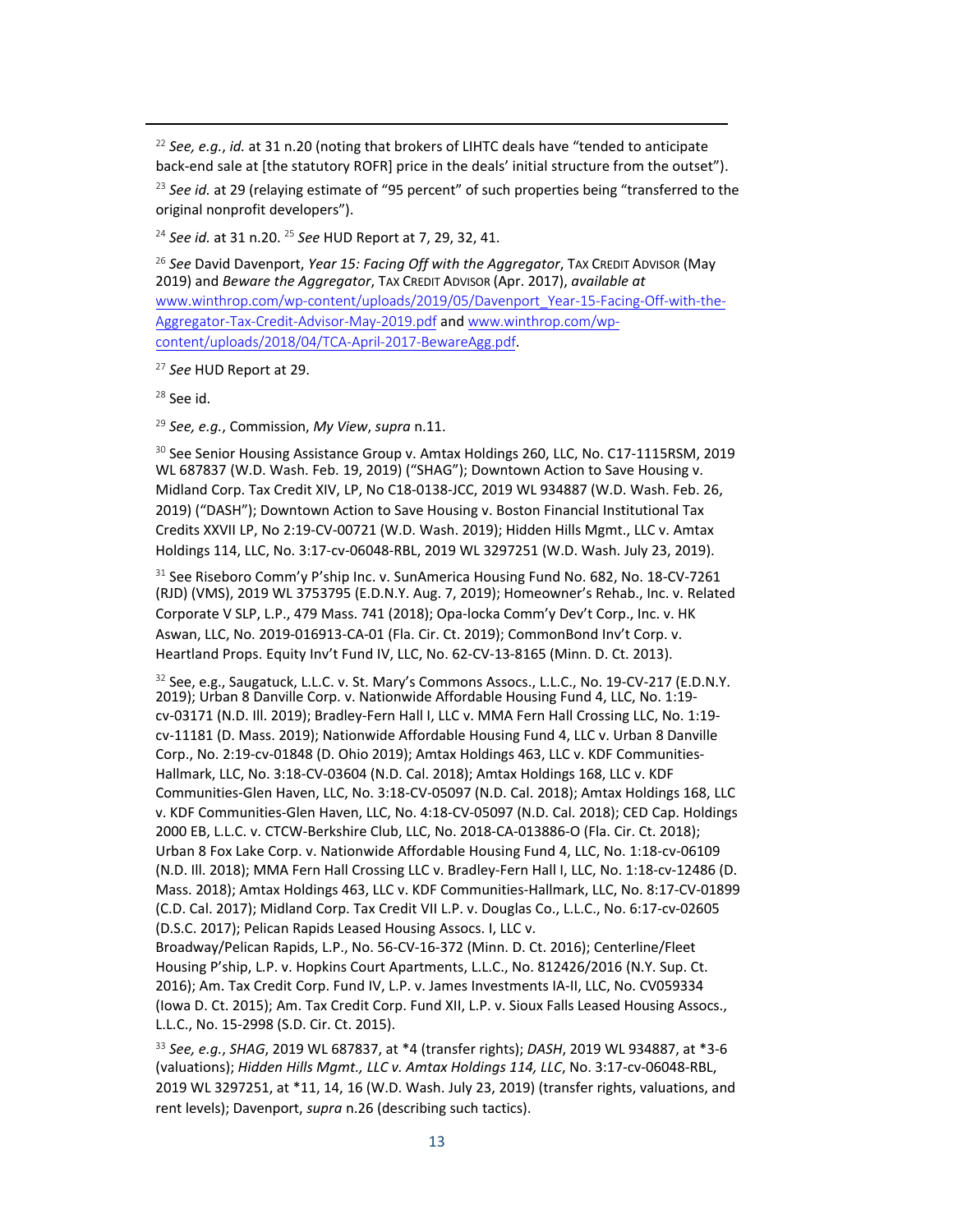*See, e.g.*, *Hidden Hills*, 2019 WL 3297251, at \*6, 11 (noting that before trial investor partner dropped breach of fiduciary duty claim arising from alleged failure to set higher rents at LIHTC project); *see also id.* at 12-13 (noting testimony of investor partner's expert on rents was "riddled with errors and miscalculations" and "not well developed").

<span id="page-15-1"></span><span id="page-15-0"></span>*See supra*, nn.31-33.

*See, e.g.*, HUD Report at 7, 29, 32, 41.

<span id="page-15-2"></span>*See generally* 26 U.S.C. § 42.

<span id="page-15-3"></span> *U.S. Nat'l Bank of Or. v. Ind. Ins. Agents of Am., Inc.*, 508 U.S. 439, 446 (1993) (internal quotes omitted).

*See* HUD Report at 73-76.

*E.g.*, *Robinson v. Shell Oil Co.*, 519 U.S. 337, 341 (1997).

<span id="page-15-4"></span>*E.g.*, *Dolan v. U.S. Postal Serv.*, 546 U.S. 481, 486 (2006); *Robinson*, 519 U.S. at 346.

<span id="page-15-5"></span>E.g., Dep't of Housing and Urban Dev't v. Rucker, 535 U.S. 125, 132 (2002).

<span id="page-15-6"></span>26 U.S.C. 42 §§ (m)(1)(B)(ii)(I)-(II).

<span id="page-15-7"></span>26 U.S.C. 42 § (m)(1)(C)(iv).

26 U.S.C. 42 §§ (h)(5)(A)-(B).

26 U.S.C. 42 § (i)(7).

26 U.S.C. §§ 42(g)(1), (h)(5)(C)(iii).

26 U.S.C. § 42(i)(7)(A)-(B).

<span id="page-15-8"></span>49 BLACK'S LAW DICT. (11th ed. 2019).

*See, e.g.*, 49 AM. JUR. 2D LANDLORD AND TENANT § 308 (2019).

*See id.* at § 311 (2019).

<span id="page-15-9"></span>*See id.* at § 306.

*See id.* at §§ 307-308.

26 U.S.C. § 42(i)(7)(A).

 *Hunsaker v. United States*, 902 F.3d 963, 969 (9th Cir. 2018) (internal quotes omitted); *see also Util. Air Regulatory Group v. E.P.A.*, 573 U.S. 302, 321 (2014) (noting a statutory interpretation is disfavored if it fails to produce "a substantive effect that is compatible with the rest of the law").

 *Burroughs Adding Mach. Co. v. Bogdon*, 9 F.2d 54, 56 (8th Cir. 1925); *see also* IRS Rev. Rul. 55-540, 1955 WL 10043, at \*2-3 (1955) (citing *Burroughs*).

IRS Rev. Rul. 55-540, 1955 WL 10043, at \*2-3.

See id.

See id.

60 BLACK'S LAW DICT. (11th ed. 2019).

<span id="page-15-10"></span> *See* 49 AM. JUR. 2D LANDLORD AND TENANT § 308 (noting right of first refusal generally requires "a bona fide offer" from a third party); BLACK'S LAW DICT. (11th ed. 2019) (defining "bona fide" as "without fraud or deceit" and "sincere"); *see also, e.g.*, *Rappaport v. Estate*